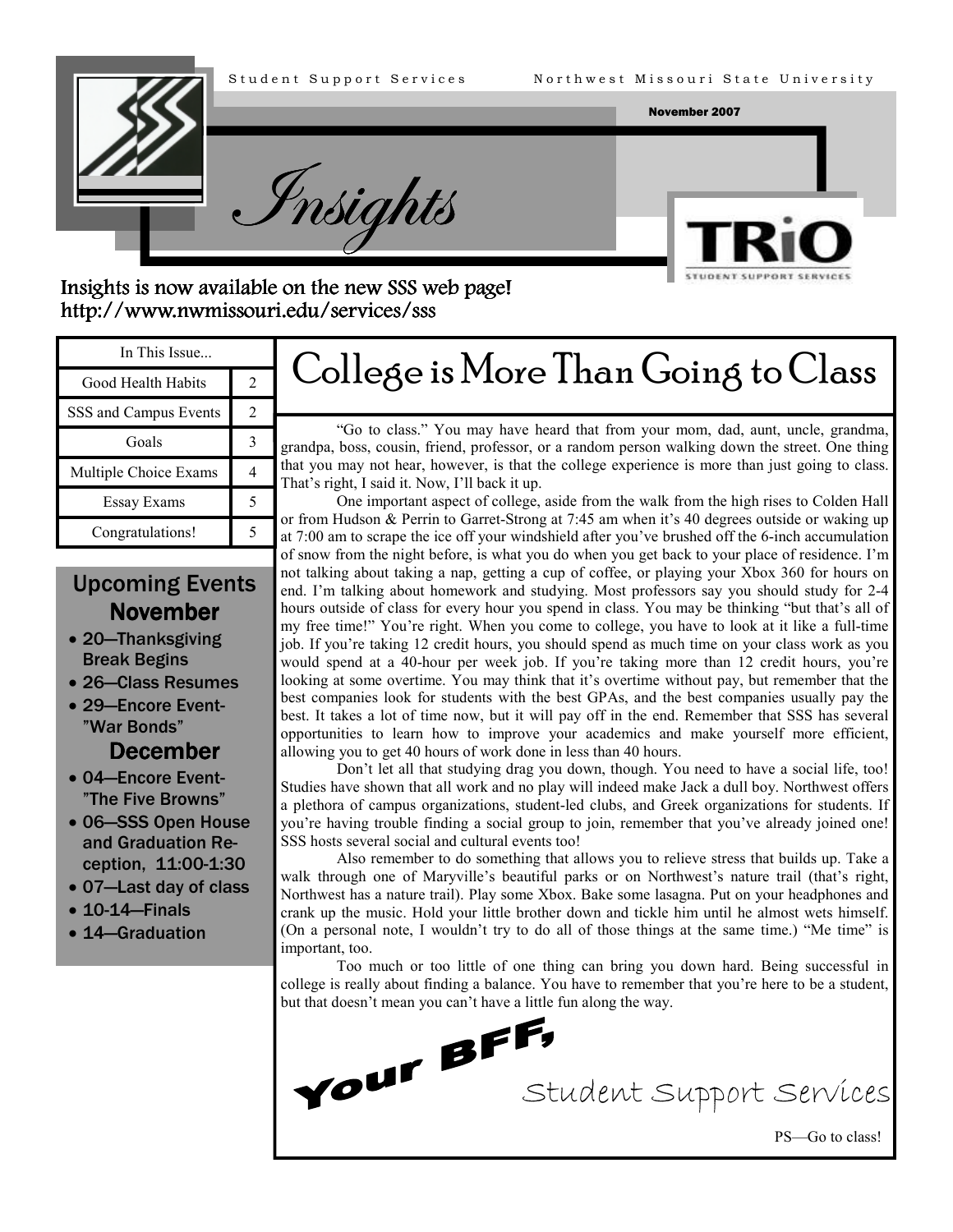# Good Health Habits for Prevention of the Flu

The single best way to prevent seasonal flu is to get vaccinated each year, but good health habits like covering your cough and washing your hands often can help prevent respiratory illnesses like the flu. There also are flu antiviral drugs that can be used to treat and prevent the flu.

#### 1. Avoid close contact.

Avoid close contact with people who are sick. When you are sick, keep your distance from others to protect them from getting sick too.

#### 2. Stay home when you are sick.

If possible, stay home from work, school, and errands when you are sick. You will help prevent others from catching your illness.

#### 3. Cover your mouth and nose.

Cover your mouth and nose with a tissue when coughing or sneezing. It may prevent those around you from getting sick. To help stop the spread of germs

- Cover your mouth and nose with a tissue when you cough or sneeze.
- If you don't have a tissue, cough or sneeze into your upper sleeve, not your hands.
- Put your used tissue in the waste basket.
- Clean your hands after coughing or sneezing
	- Wash with soap and water.
		- or
	- Clean with alcohol-based hand cleaner.

#### 4. Clean your hands.

Washing your hands often will help protect you from germs.

#### 5. Avoid touching your eyes, nose or mouth.

Germs are often spread when a person touches something that is contaminated with germs and then touches his or her eyes, nose, or mouth.

#### 6. Practice other good health habits.

Get plenty of sleep, be physically active, manage your stress, drink plenty of fluids, and eat nutritious food.

http://www.cdc.gov/flu/protect/habits.htm

| <b>Upcoming Events at SSS and around Northwest!</b><br>List Compiled by Kelsey Luers |  |  |
|--------------------------------------------------------------------------------------|--|--|
| Football vs. MO Southern at Bearcat Stadium                                          |  |  |
| Phi mu Dodgeball Gournament 10-2<br>Alpha Delta Pi Kickball Tournament 12-5          |  |  |
| Study Abroad Fair 11-2 Union Hallway                                                 |  |  |
| <b>Northwest Dance Company Show 7:30pm PAC</b>                                       |  |  |
| Thanksgiving Break Begins 5pm                                                        |  |  |
| Classes resume                                                                       |  |  |
| Phi Sigma Kappa Date Auction<br>'War Bonds' Encore Event 7:30 PAC                    |  |  |
|                                                                                      |  |  |

Page 2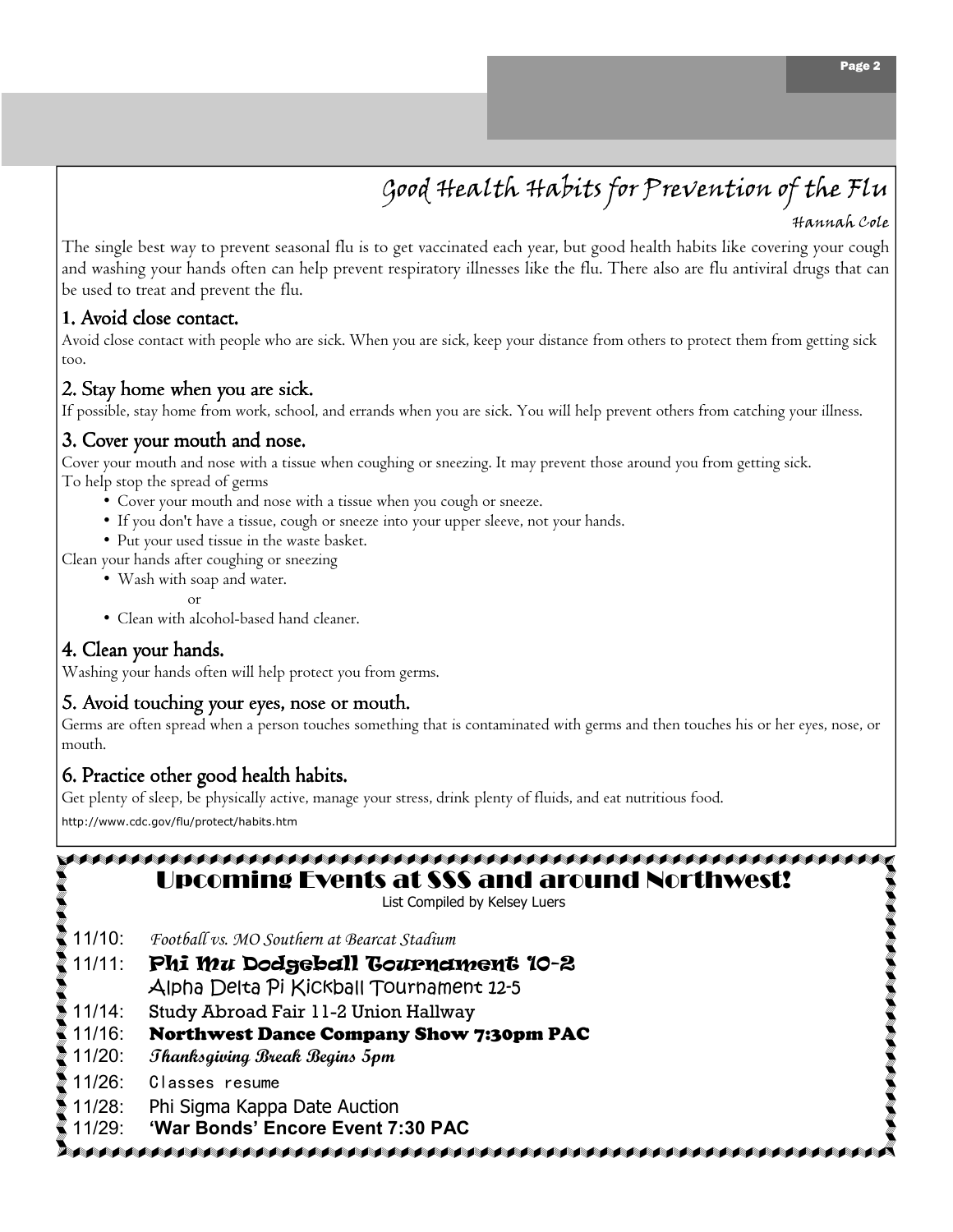

Maggie Davis "Life takes on meaning when you become motivated, set goals and charge after them in an unstoppable manner." ~Les Brown

We have all heard how important it is to set goals, but how many of us actually set goals for  $\beta$ several of the things we do in life? Do you set financial goals, do you set academic goals, do you set five-year goals, or life-long goals? Why are goals so beneficial? We set goals to help us prioritize different activities or actions in our lives. Goals seem to keep people motivated or encouraged when dealing with a certain activity. Maybe you have set goals for yourself in the past, but I want you to take the time to re-look at some of the things in your own life and set new goals for yourself. Here are some helpful reminders to keep in mind when setting goals:

> Remember the word SMART: Specific Measurable Attainable Realistic Timely

All of these things are crucial when writing a goal for yourself. If you try writing something that doesn't follow the idea of SMART, you will find yourself failing and being disappointed with your goal.

Make sure your goal is something you actually want. Goals are individualized, meaning you can't set a goal based off of someone else's activities or goals. A goal is specific to your needs, your wants, your desires, and your time.

Write down your goals and place it somewhere where you can look at it often to remind yourself.  $\beta$ Share your goal with someone else so they can help hold you accountable and ask how you are doing with your particular goal.

If you are just starting out with the whole goal-setting idea, start small and move up to larger things. Set a small goal like finishing a project two days before it is due and then give yourself a little reward like taking a break when you have accomplished that goal. Make goals fun for yourself, so you continue to make them in your future.

http://www.topachievement.com/smart.html http://www.topachievement.com/goalsetting.html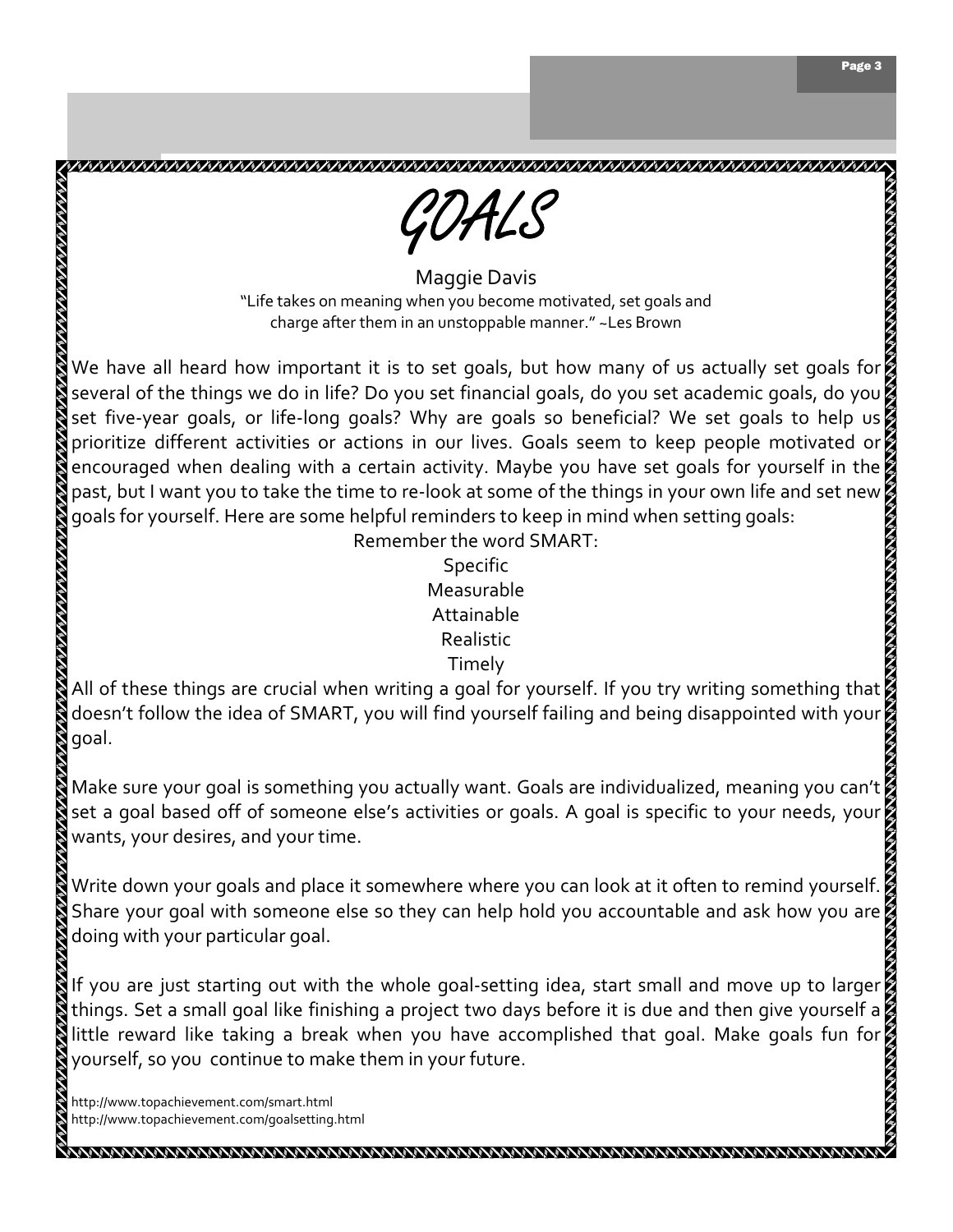## Strategies for Multiple Choice Exams Sara Carlson

#### Before the Test:

- 1. Work at understanding the material, not just memorizing it (as in high school). The wording of the question may be different from the way you originally learned the material.
- 2. To practice your test-taking, ask the professor for old tests and/or use questions in review books. Analyze the reasons for your mistakes.
- 3. Try to predict test questions. Ask other students what they think will be tested.
- 4. Studying for the exam is very serious, but think of the test itself as a game for which you must use good strategies to get maximum mileage out of your knowledge.

## During the Test:

- 1. Jot down formulas and memory devices before reading the questions.
- 2. Survey the test completely and read directions carefully.
- 3. Start with the easiest questions to build your confidence.
- 4. Underline or circle key words in both the question stem and the choices. Writing on the test sheet will help your performance tremendously!
- 5. Paraphrase the stem by saying to yourself, "I see, I'm looking for...." You may want to anticipate the answer and then look for it.
- 6. Always read all of the choices, even when the first or second choice looks correct.
- 7. Think of multiple choice as a series of true/false statements.
- 8. Use the process of elimination if the answer is not readily apparent. Cross off all choices which are clearly false and then re-read the choices which remain "open."
- 9. Re-read stems containing negative words (not, except, etc.). To avoid careless errors with these confusing questions, mark each option with a T or F and remind yourself that you are looking for a false statement (usually you are looking for a true statement).
- 10. Answer every question. Even if you have forgotten some of the material, you will probably be able to eliminate some choices, thereby increasing your odds of getting a correct answer.
- 11. Read very slowly, running a pencil under the words as you read to avoid mistakes. Re-read the stem when necessary.
- 12. Don't read into a question qualifications or interpretations not intended by the test maker.
- 13. If two choices overlap or mean essentially the same thing, both are probably incorrect (unless there is a choice of all of the above or both B & C).
- 14. Be alert for grammatical inconsistencies between the stem and the choices. Read the stem with the choice to see if the two "fit together."
- 15. Watch for absolutes such as all, none, always, never, only. Circle these words and realize that they usually indicate a false choice, unless you recall the professor emphasizing an absolute statement during a lecture (ie. all cells are \_\_\_).
- 16. Look for key words in the stem which you can relate to key words in the choice.
- 17. If there are "partner choices," usually the correct answer will be one of them. (Partner choices are opposites or have a difference of one or two words.)
- 18. Don't worry about the following choices: all of the above, none of the above, both B & C. Use the process of elimination and simply look at what you've crossed off in the previous choices. Sometimes these final options are correct (especially "all of the above"), but sometimes they are "filler."
- 19. Professors want you to read the test questions carefully, but they are very rarely trying to trick you. Students who believe in test trickery almost always lose points because they over analyze.
- 20. Be on the lookout for questions which may answer other questions.
- 21. Don't try to be the first to leave. Use all of the available time to look for careless errors. Double check the answer sheet.
- 22. Change an answer only when you have a concrete reason. Never change an answer because of a feeling. This feeling is often simply nervousness!

Found at http://www.vcsa.uic.edu/MainSite/departments/ace/home/multiplechoice.htm